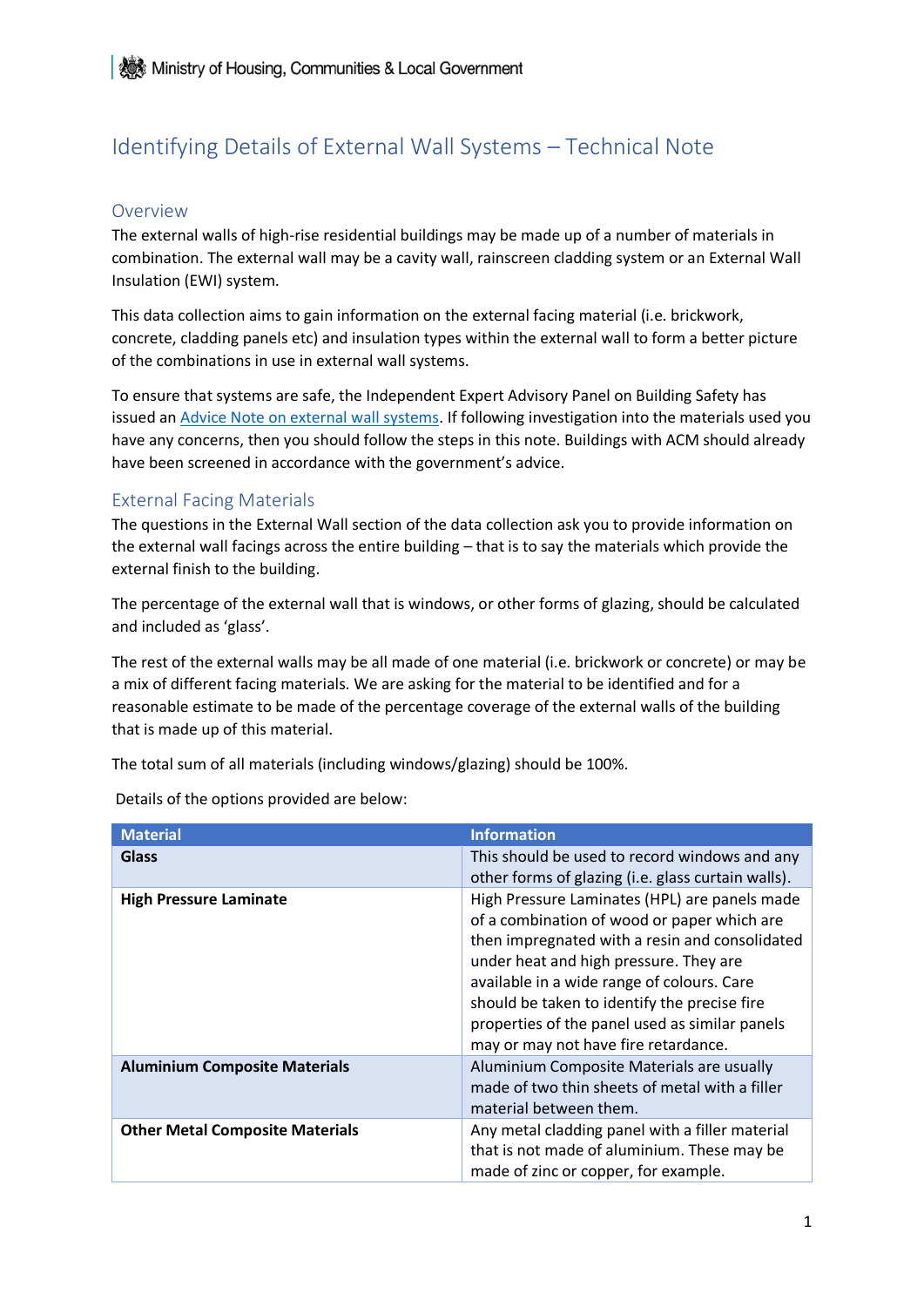**ALCOCOM** Ministry of Housing, Communities & Local Government

| <b>Metal sheet panels</b> | Panels made purely of metal with no filler.<br>These may be aluminium, zinc or copper.                                                                           |
|---------------------------|------------------------------------------------------------------------------------------------------------------------------------------------------------------|
| <b>Render system</b>      | Render is an external cement finish to a<br>building. This may be smooth or textured.                                                                            |
| <b>Brick Slips</b>        | Brick slips are the faces of bricks which have<br>been cut and then attached to the building to<br>create the appearance of a brick finish.                      |
| <b>Brick</b>              | Traditional brickwork.                                                                                                                                           |
| Stone panels/stone        | Any stone or panels made of stone.                                                                                                                               |
| <b>Tiling systems</b>     | Any tiling systems (for example terracotta<br>tiling).                                                                                                           |
| Timber/wood               | Timber or wood, including any wood cladding<br>systems (but excluding any wood based HPL<br>which should be included in High Pressure<br>Laminate).              |
| Do not know               | Please use this if you are unsure of the material<br>that has been used. If you have any further<br>information please include it in the further<br>details box. |
| Other                     | Materials other than those listed above -<br>please provide details.                                                                                             |

### Insulation

Insulation between the external finish of the building and the remainder of the building is to provide thermal protection and avoid heat loss. To understand the fire safety of the external wall system, it is important to understand the insulation used.

It is possible that more than one type of insulation has been used, but it is more likely that the building will be insulated in a single material. Building owners should check their records (see below) to determine the insulation used. If this is not available, an intrusive inspection by a qualified person could identify the type of material.

Where more than one material has been used please assess the proportion of coverage as with the external facing material above.

It is unlikely that there will be insulation behind glass windows, so the proportion of the building that is windows or transparent glazing should be recorded as "None" for insulation.

Details of the options provided are below:

| <b>Insulation</b>                                             | <b>Information</b>                                                                                                                                       |
|---------------------------------------------------------------|----------------------------------------------------------------------------------------------------------------------------------------------------------|
| <b>Mineral Wool</b>                                           | A form of insulation made from rock wool<br>(usually made from basalt). Glass wool should<br>not be included here but in the relevant<br>category below. |
| Polyurethane rigid foam (PUR)/<br>Polyisocyanurate (PIR) foam | PUR and PIR foam insulation is made by mixing<br>chemicals with a blowing agent to form a<br>material with individual air bubbles.                       |
| <b>Phenolic foam</b>                                          | Another form of foam, but using a different<br>approach and chemicals than PIR/PUR.                                                                      |
| <b>Expanded and Extruded polystyrene (EPS/XPS)</b>            | Polystyrene based insulation.                                                                                                                            |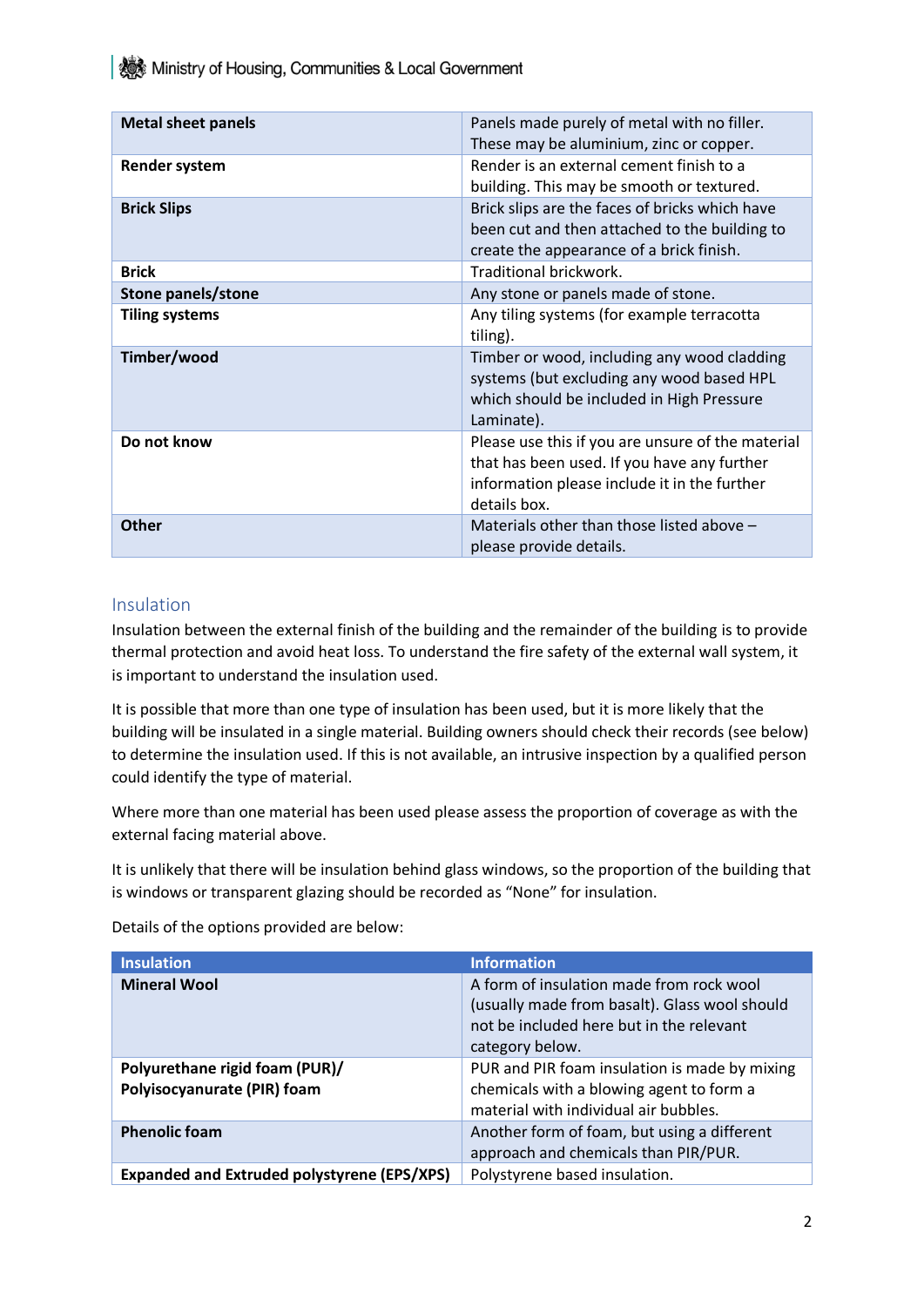**秘 Ministry of Housing, Communities & Local Government** 

| <b>Glass wool</b> | A form of insulation made from glass wool<br>(usually made from glass fibres from recycled<br>glass).                                                                                         |
|-------------------|-----------------------------------------------------------------------------------------------------------------------------------------------------------------------------------------------|
| <b>Wood fibre</b> | Insulation manufactured using wood.                                                                                                                                                           |
| <b>None</b>       | No insulation present. This may be because this<br>proportion of the building is glazed (i.e.<br>windows) or if some or all of the building has a<br>cavity wall that has not been insulated. |
| Do not know       | Please use this if you are unsure of the<br>insulation that has been used. If you have any<br>further information, please include it in the<br>further details box.                           |
| <b>Other</b>      | Insulation other than those listed above -<br>please provide details.                                                                                                                         |

## Sources of information to determine materials

For any building constructed in the last 15 years, information should be available in as-built drawings or the Operation and Maintenance manual for the building. If this is not available, building owners may wish to contact the original architect or developer or refer to the tender documents for the construction of the building. Similarly, where cladding has been added as the result of a refurbishment in the last 15 years, the same information should be available.

We are aware that in some cases, products may have been substituted for alternatives during the construction period. The building owner will need to make their own assessment of the quality assurance processes that were in place during construction and whether the materials used were appropriately checked to ensure their safety. If there is doubt about the materials used, the building owner may wish to investigate this further.

If records do not exist as to the materials used, building owners may wish to seek professional advice to ascertain the nature of the materials. Whilst some materials are identifiable by inspection, identifying the material used in cladding panels may be more difficult given that many cladding systems made of different materials look similar. It may be possible to identify the type of panel by removing a panel to enable further inspection. This should only be done by a qualified person and where panels are removed care should be taken to ensure that any combustible insulation is appropriately covered and that where panels are re-fitted this is done in line with manufacturer's guidelines.

Where the insulation materials are not known, it is likely that the only way of determining this will be an intrusive inspection of the wall.

Building owners remain responsible for the safety of their buildings and it is at their discretion whether to undertake intrusive inspections. However, if there is a clear risk of the use of combustible materials that means that the external wall system may not be safe, building owners should clearly undertake such an inspection urgently.

Where there is doubt about the material that has been used the building owner may wish to ensure that products have not been substituted with a material that is less fire safe. For example, the use of an aluminium composite when an aluminium sheet had been specified, or an HPL with a lower fire classification than that originally specified. Where this is required it is likely to need inspection of the